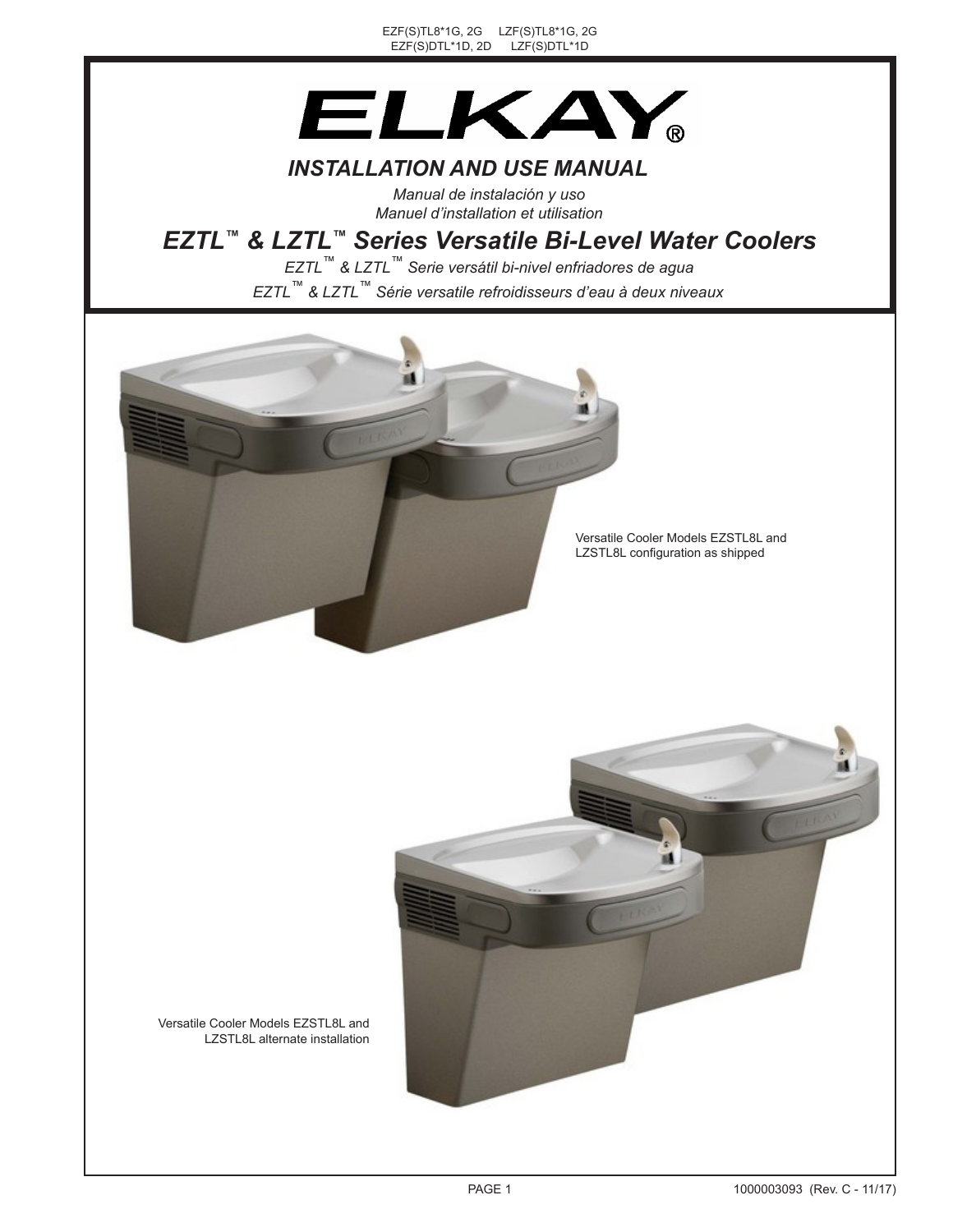**Note: Danger! Electrical shock hazard. Disconnect power before servicing unit.** Nota: peligro! Peligro de descarga eléctrica. Desconecte antes de reparar la unidad Remarque : Danger ! Risque de choc électrique. Débrancher avant de réparer l'appareil.

Uses HFC-134A refrigerant Usa refrigerante HFC-134A Utilise du fluide frigorigéne HFC-134A

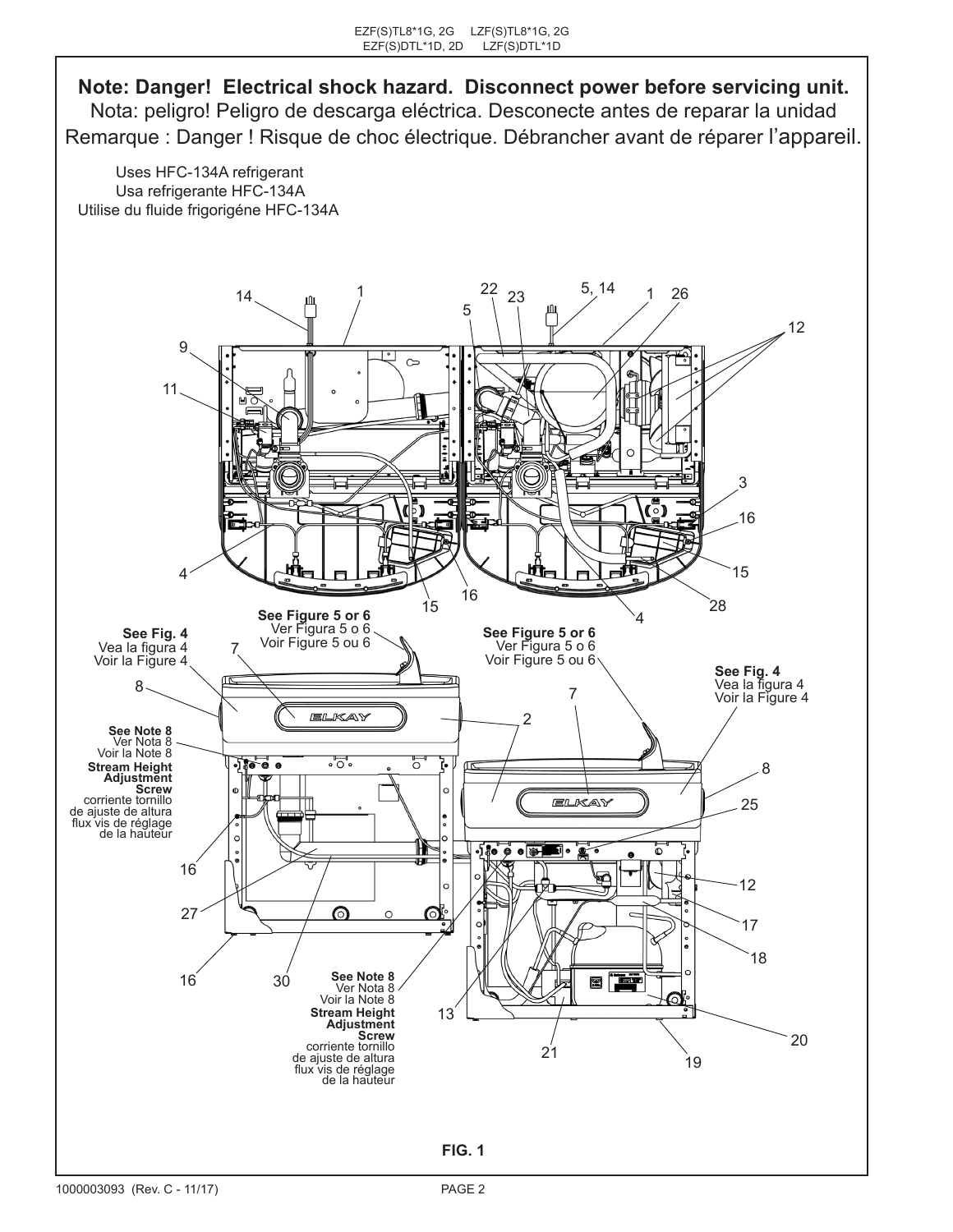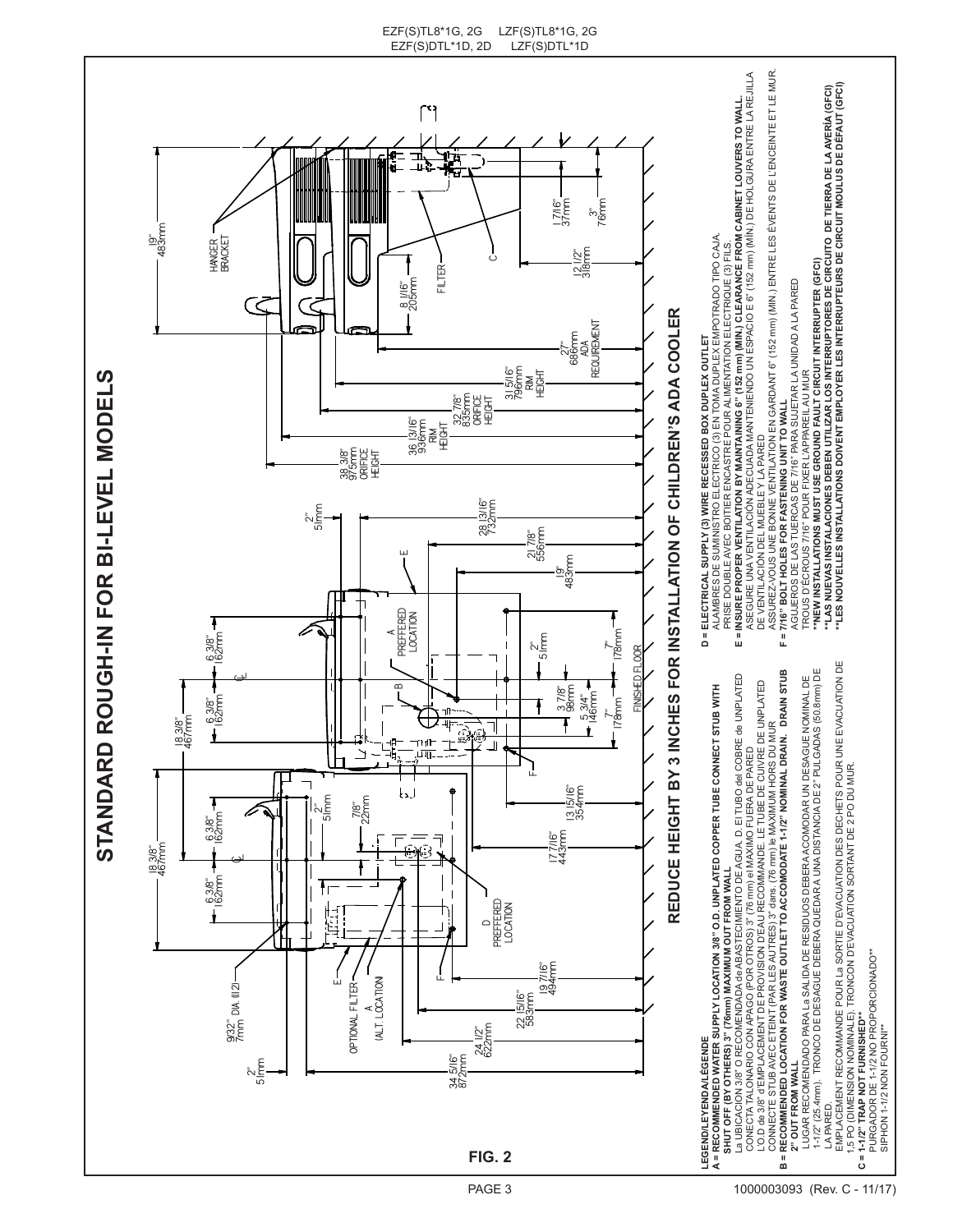

SIPHON 1-1/2 NON FOURNI\*\*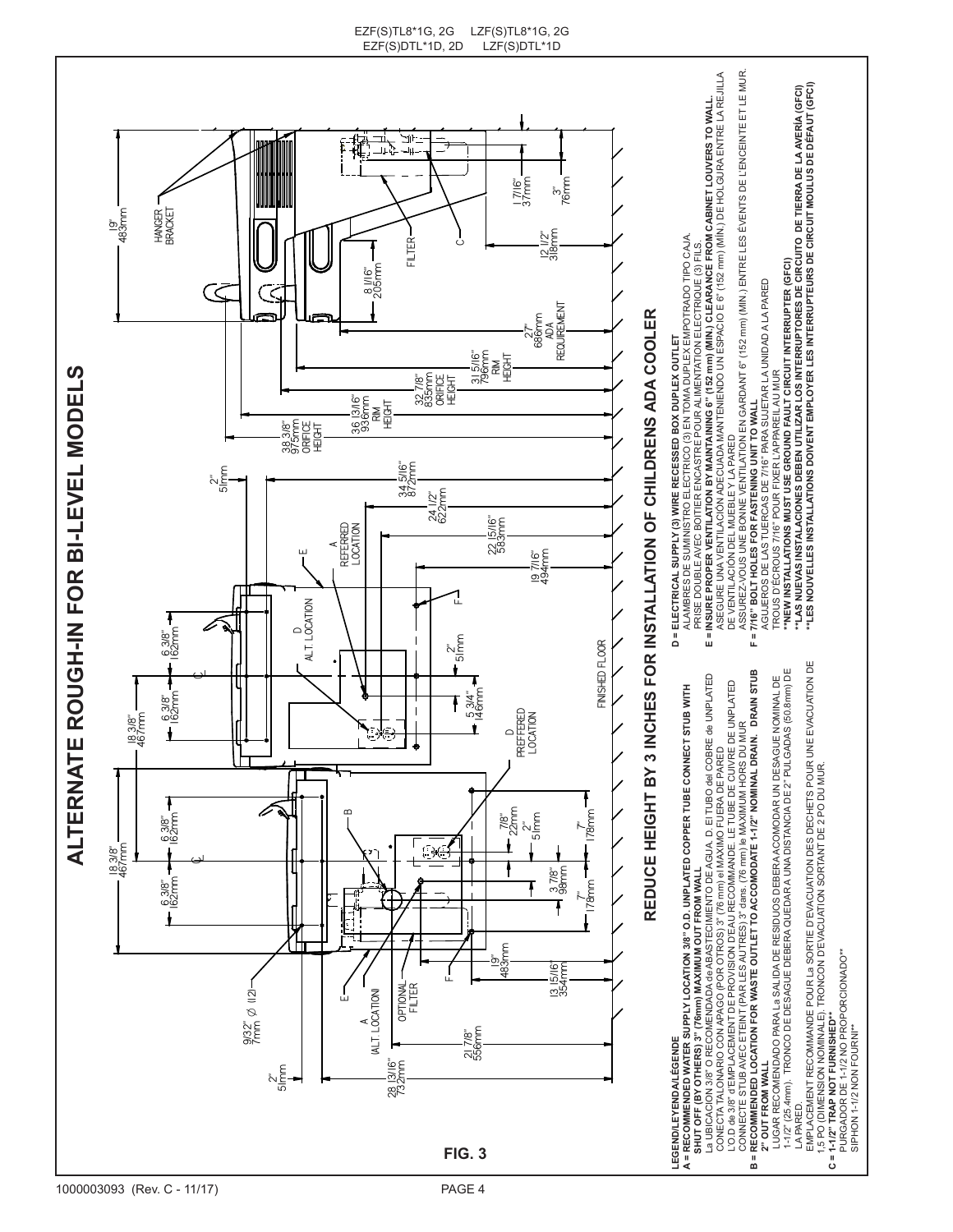#### **HANGER BRACKETS & TRAP INSTALLATION**

- 1) Remove hanger brackets (Item 29) fastened to back of cooler by removing one (1) screw.
- 2) Mount the hanger bracket as shown in Figure 2 or 3.
- **NOTE:** Hanger Brackets MUST be supported securely. Add fixture support carrier if wall will not provide adequate support. Anchor hangers securely to wall using all six (6) 1/4" dia. mounting holes.

#### **IMPORTANT:**

Instructions.

tighten securely.

1-7/16 in. (37mm) dimension from wall to centerline of trap must be maintained for proper fit.

**INSTALLATION OF COOLER** 3) Hang the cooler on the hanger bracket. Be certain the hanger bracket is engaged properly in the slots on the cooler back as shown in Figure 2 or 3. 4) Remove the four (4) screws holding the lower front panel at the bottom of cooler. Remove the front panel

6) Install trap. Remove the slip nut and gasket from the trap and install them on the cooler waste line making sure that the end of the waste line fits into the trap. Assemble the slip nut and gasket to the trap and

**IMPORTANT:** If it is necessary to cut the drain, loosen the screw at the black rubber boot and remove tube,

7) Plug in electrical power. Unit must have electrical

**START UP Also See General Instructions** 8) Stream height is factory set at 35 PSI. If supply pressure varies greatly from this, adjust screw located on the left side below push bar ass'y. on crossbar. CW adjustment will raise stream and CCW adjustment will lower stream. For best adjustment, stream should hit basin approximately 6-1/2" (165mm) from bubbler on the downward slope of the basin. **NOTE:** If continuous flow occurs at the end of the compressor cycle, turn cold control counterclockwise

9) Replace the front panel ensuring that the metal wrapper is secured inside of the upper shroud. Replace

all four screws previously removed.

by pulling straight down and set aside. 5) Connect water inlet line--See Note 4 of General

check for leaks after re-assembly.

power to have water flow.

#### **INSTALACIÓN DE LOS SOPORTES FIJADORES Y EL PURGADOR**

- 1) Retire el soporte fijador que se encuentra conectado a la parte posterior del enfriador sacando un (1) tornillo.
- 2) Monte el soporte fijador de la manera descrita en Fig. 2, 3.
- **NOTA:** Es necesario que el soporte fijador sea apoyado seguramente. Agregue un portador al soporte fijador si La pared no aporta soporte adecuado. Amarre el soporte colgante seguramente a la pared. Usando todos los seis (6) agujeros de montaje de ¼ pulg. (63.5 mm) de diám.

#### **IMPORTANTE:**

 Es necesario mantener una distancia de 1-7/16 pulg. (37mm) de la pared a la línea central del purgador para poder obtener un ajuste correcto.

### **INSTALACIÓN DEL ENFRIADOR**

3) Cuelgue el enfriador en el soporte colgante. Asegúrese que el soporte colgante está enganchado adecuadamente en las ranuras en la parte posterior del enfriador según descrito en Figura 2 o 3.

- 4) Retire los cuatro (4) tornillos que sujetan el panel frontal inferior en el pie del enfriador. Retire el panel frontal al jalarlo hacia abajo y póngalo al lado.
- 5) Conecte la tubería de entrada de agua Consulte la Nota 4 de la Instrucciones Generales.
- 6) Instale el purgador. Retire la tuerca deslizante y el obturador del purgador e instálelos en la tubería de descarga del enfriador, asegurándose de que el extremo de la tubería de descarga encaje en el purgador. Ensamble la tuerca deslizante y el obturador en el purgador y apriete firmemente.
- **IMPORTANTE:** Si llega a ser necesario cortar la tubería de descarga, afloje el tornillo en el fuelle negro de goma y retire la tubería, después del reensamblaje, compruebe que no haya pérdidas.

7) Enchufe la alimentación eléctrica.

#### **INICIO**

## **También consulte las Instrucciones Generales**

- 8) La altura del chorro viene predefinida de la fábrica en 35 psi. Si la presión de la fuente varía grandemente de esto, ajuste el tornillo situado en el lado izquierdo debajo de la barra del empuje ass'y. en la barra transver sal. Un ajuste en el sentido de las manecillas del reloj alzará al chorro y un ajuste en el sentido contrario a las manecillas del reloj bajará el chorro. Para lograr el mejor ajuste, el chorro debe caer al estanque aproximadamente un 6-1/2 pulg. (165 mm) del grifo en la inclinación hacia abajo del estanque.
- **NOTA:** Si ocurre un flujo continuo al fin del ciclo del compresor, gire el control del agua fría una cuarta vuelta en el
- sentido contrario a las manecillas del reloj. 9) Reemplace el panel frontal asegurando que la envoltura metálica está bien sujetada adentro
- de la cubierta superior. Reemplace todos los cuatro tornillos previamente retirados.

Se puede usar agua tibia enjabonada o un producto no abrasivo de limpieza para limpiar los paneles exteriores de los enfriadores EZ. Debe usar mucho cuidado al limpiar los paneles de acero inoxidable de acabado espejo. Es muy fácil rayarlos y únicamente debe limpiarse con jabón no abrasivo y agua o con el limpiador de vidrios Windex y un paño limpio y suave. El uso de productos químicos o limpiadores abrasivos o aquellos basados en petróleo **anulará la garantía.**

### **INSTALLATION DES SUPPORTS DE SUSPENSION ET DU SIPHON**

- 1) Retirez le support de suspension fixé au dos du refroidisseur en retirant une (1) vis.
- 2) Montez le support de suspension comme indiqué dans la figure 2 ou 3.
- **REMARQUE:** Le support de suspension doit être accroché sûrement. Renforcez le soutien du mur par l'ajout d'un élément porteur fixe si le mur ne peut pas, à lui tout seul, offrir un soutien suffisant. Fixez le support au mur en utilisant des trous de fixation de 6 pouces ¼ de diamètre.

#### **IMPORTANT:**

 Une distance de 1 à 7/16 pouces (37 mm) entre le mur et l'axe du siphon doit être respectée pour assurer une pose correcte.

### **INSTALLATION DU REFROIDISSEUR**

- 3) Pendez le refroidisseur au support de suspension. Assurez-vous que le support est correctement inséré dans les emplacements au dos du refroidisseur, comme indiqué dans la figure 2 ou 3.
- 4) Retirez les four (4) vis maintenant en place le panneau frontal au bas du refroidisseur. Retirez le capot inférieur en tirant vers le bas et mettez-le de côté.
- 5) Reliez l'alimentation en eau Référez-vous à la remarque 4 des Instructions Générales.
- 6) Mettez en place le siphon. Retirez l'écrou coulissant et le joint statique du siphon et installez-les sur la conduite résiduaire du refroidisseur en vérifiant bien que l'extrémité de la conduite résiduaire entre dans le siphon. Installez l'écrou coulissant et le joint statique au siphon et serrez fortement.
- **IMPORTANT:** Au cas où il serait nécessaire de couper le drain, déserrez la vis située sur la gaine noire en caoutchouc et retirez le tube, puis vérifiez qu'il n'y a pas de fuites avant de remonter.

7) Branchez l'alimentation électrique.

#### **DEMARRAGE Voir également le chapitre Instructions Générales**

8) La pression de la vapeur a été réglée en usine à 35 psi. Si la pression d'approvisionnement change considérablement de ceci, ajustez la vis plac du côté gauche au-dessous de la barre de poussée ass'y. sur la barre transversale. Le réglage dans le sens des aiguilles d'une montre augmente le jet, et dans

 le sens inverse le diminue. Pour un meilleur réglage, le jet doit frapper le bassin à une distance d'environ 6 pouces et demi (165 mm) du barboteur sur la pente descendante du bassin.

- **REMARQUE:** Si un flot continu se déclenche à la fin du cycle de compression, tournez le Contrôle de refroidissement d'un quart de tour dans le sens inverse des aiguilles d'une montre.
- 9) Remettez le panneau frontal en place en vérifiant que le couvre-joint métallique est bien installé à l'intérieur de l'enveloppe de protection supérieure. Revissez les four vis otées précédemment.

### **CLEANING LIMPIEZA ENTRETIEN**

Utiliser de l'eau tiède savonneuse ou des produits de nettoyage domestiques doux pour nettoyer les panneaux extérieurs des refroidisseurs EZ. Une prudence supplémentaire est requise lors du nettoyage du miroir ou des panneaux inox. Ces éléments peuvent se rayer facilement et doivent être uniquement nettoyés à l'aide de savon doux et d'eau ou de liquide nettoyant pour vitres Windex et d'un chiffon doux et propre. L'utilisation de produits chimiques corrosifs et de nettoyants abrasifs ou dérivés du pétrole **annulera la garantie constructeur.**

 $1/4$  turn.

Warm, soapy water or mild household cleaning products can be used to clean the exterior panels of the EZ coolers. Extra caution should be used to clean the mirror finished stainless steel panels. They can be easily scratched and should only be cleaned with mild soap and water or Windex glass cleaner and a clean, soft cloth. Use of harsh chemicals or petroleum based or abrasive cleaners **will void the warranty.**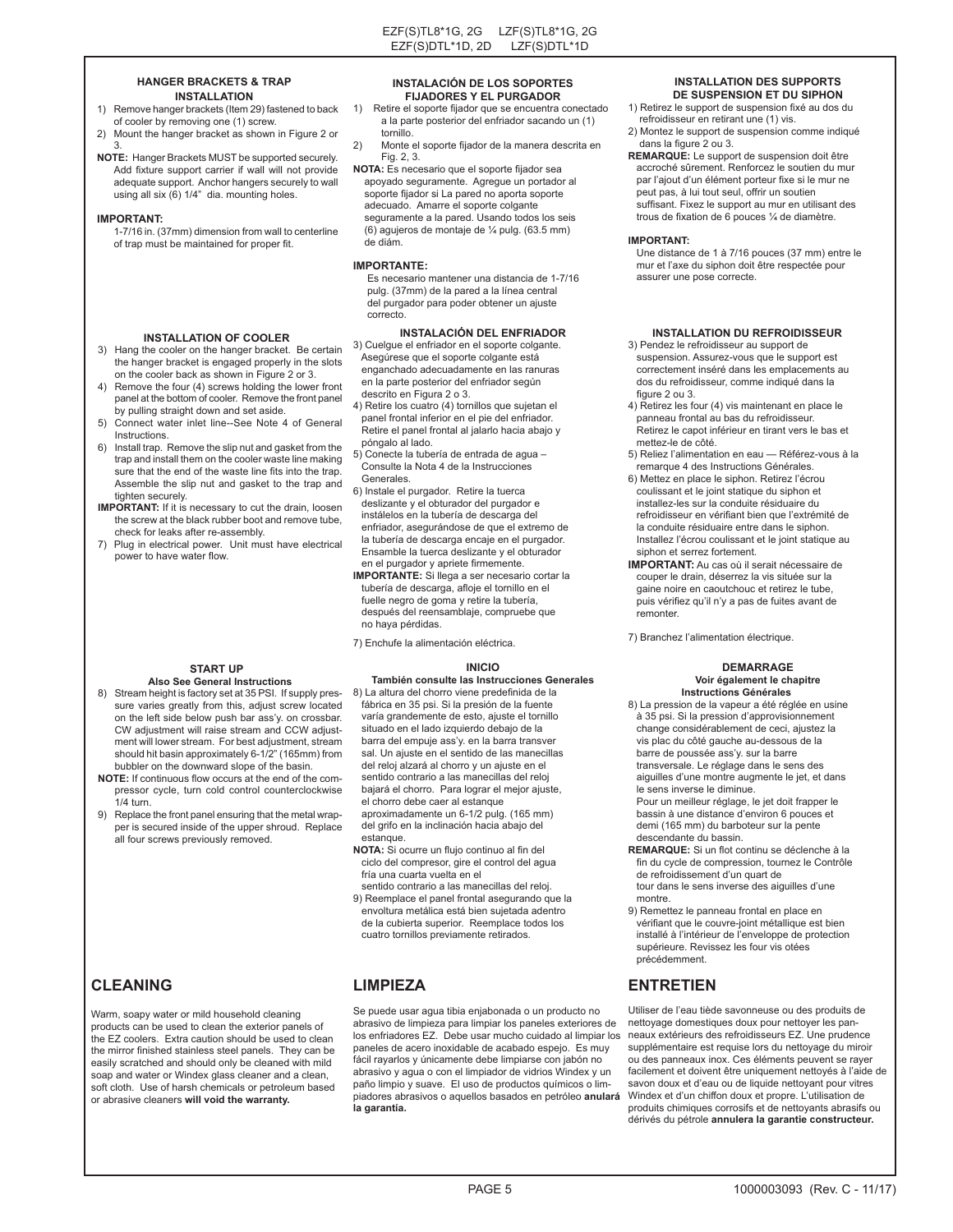# **Service Instructions**

### **Lower and Upper Shroud**

To access the refrigeration system and plumbing connections, remove four screws from bottom of cooler to remove the lower shroud. To remove the upper shroud for access to the pushbars, regulator, solenoid valve or other components located in the top of the unit, remove lower shroud, disconnect drain, remove four screws from tabs along lower edge of upper shroud, unplug two wires and water tube.

#### **Bubbler**

To remove the bubbler, first disconnect the power supply. The underside of the bubbler can be reached through the access panel (Item 36) on the underside of the upper shroud (Item 2). Remove the access panel by removing the retaining screw. To remove the bubbler, loosen locknut from the underside of the bubbler and remove the tubing from the quick connect fitting per the Operation Of Quick Connect Fittings section in the General Instructions. After servicing, replace the access panel and retaining screw.

#### **Switches Behind the Push Bar**

The regulator, Item 11, in an EZ cooler is always held fully open by the use of a single regulator nut (See Figure 7). Water is not dispensed until the pushbar is depressed to activate a switch which then opens a solenoid valve. When installing the regulator nut, the regulator spring must be depressed while turning the nut.

Single bar units will have the same wiring as side push bar units but will not have the extra leads attached to sidebars.

To remove sidebars, from the inside compress the flared tabs and pull out carefully. To reinstall side pushbars, the front of the pushbar is inserted first. While keeping the switch depressed, snap the rear of the pushbar into position.

# **Atienda a Instrucciones**

### **Las cubiertas inferiores y superiores**

Para obtener acceso al sistema de refrigeración y las conexiones de plomería, retire cuatro tornillos de la parte inferior del enfriador para así poder retirar la cubierta inferior. Para retirar la cubierta superior para obtener acceso a las barras topes de empuje, regulador, la válvula del solenoide u otros componentes ubicados en la parte superior de la unidad, retire la cubierta inferior, desconecte el tubo de desagüe, retire cuatro tornillos de las lengüetas a lo largo del borde inferior de la cubierta superior, desenchufe dos cables y la tubería de agua.

#### **Burbujeador**

y el tornillo de rretención.

Para quitar el burbujeador, primero hay que desconectar la alimentación. Se puede obtener acceso a la parte inferior del burbujeador a través del panel de acceso (Figura 36) en la parte inferior de la cubierta superior (Figura 2). Quite el panel de acceso sacando el tornillo de retención Para retirar el burbujeador, suelte la contratuerca de la parte inferior del burbujeador y saque la tubería del accesorio de conexión rápida según descrito en la sección Funcionamiento de los Accesorios de Conexión Rápida en las Instrucciones Generales.Después de realizar el servicio, reemplace el panel de acceso

#### **Interruptores detrás de la barra tope de empuje**

El enfriador EZ es parecido a un sensor fotoeléctrico en que el regulador siempre está completamente abierto pero no surte el agua hasta que la barra tope se empuje (figura 8). Se escuchará un sonido de chasquidos al activar el interruptor y la válvula del solenoide. Una sola tuerca del regulador mantiene abierto el regulador en todo momento. Al instalar la tuerca, es necesario presionar el resorte del regulador mientras gira la tuerca.

Unidades con una sola barra tendrán el mismo cableado que las unidades con barras topes laterales pero no tendrán los cables extras conectados a las barras laterales.

Para retirar las barras laterales, desde el interior, hay que contraer las lengüetas acampanadas y retire cuidadosamente. Para reinstalar las barras topes laterales, se debe introducir la parte frontal de las barras primero. Con el interruptor presionado, encaje con un chasquido la parte posterior de la barra tope en la posición correcta.

# **Entretenir des Instructions**

#### **Enveloppes de Protection Supérieure et Inférieure**

Pour accéder au système de réfrigération et aux raccords de plomberie, retirez les four vis situées au bas du refroidisseur pour retirer l'enveloppe inférieure. Pour retirer l'enveloppe supérieure afin d'avoir accès aux boutons-poussoir, au régulateur, à

l'électrorobinet ou à tout autre composant situé au sommet de l'unité, retirez l'enveloppe inférieure, déconnectez le drain, retirez les quatre vis des pattes situées le long de l'arête inférieure de l'enveloppe supérieure, et débranchez les deux câbles ainsi que le raccordement en eau.



#### **Barboteur**

Pour déposer le barboteur, débranchez d'abord l'alimentation électrique. Le dessous du barboteur est accessible par le biais du panneau d'accès (composant 36) sur la face inférieure du collecteur d'air. Déposez le panneau d'accès en retirant la vis de retenue. Pour déposer le barboteur, desserrez l'écrou de blocage du dessous du barboteur et retirez la tubulure à partir du raccord rapide conformément à la section Utilisation des raccords rapides dans les instruction générales. Une fois le travail terminé, replacez le panneau d'accès et la vis de

#### **Interrupteurs derrière le bouton-poussoir**

Le refroidisseur EZ a un fonctionnement similaire à celui d'un capteur photo-électrique, dans le sens où le régleur est toujours complètement ouvert mais ne dispense de l'eau que lorsque l'on presse le bouton-poussoir (composant 8). Un cliquetis se produit quand l'interrupteur et l'électrorobinet se mettent en marche. Un seul écrou de régleur maintient le régleur en position ouverte en permanence. Lors de l'installation de l'écrou, le ressort de détente doit être en position relâchée pendant le réglage de l'écrou.

Les unités à une barre possèdent le même câblage que les unités à boutons-poussoir latéraux mais ne possèdent pas les connections supplémentaires attachées aux barres latérales.

Afin de retirer les barres latérales, pressez les pattes évasées de l'intérieur et tirez doucement. Pour réinstaller les barres latérales, la partie avant est d'abord insérée. En gardant l'interrupteur relâché, encastrez l'arrière du bouton-poussoir en position.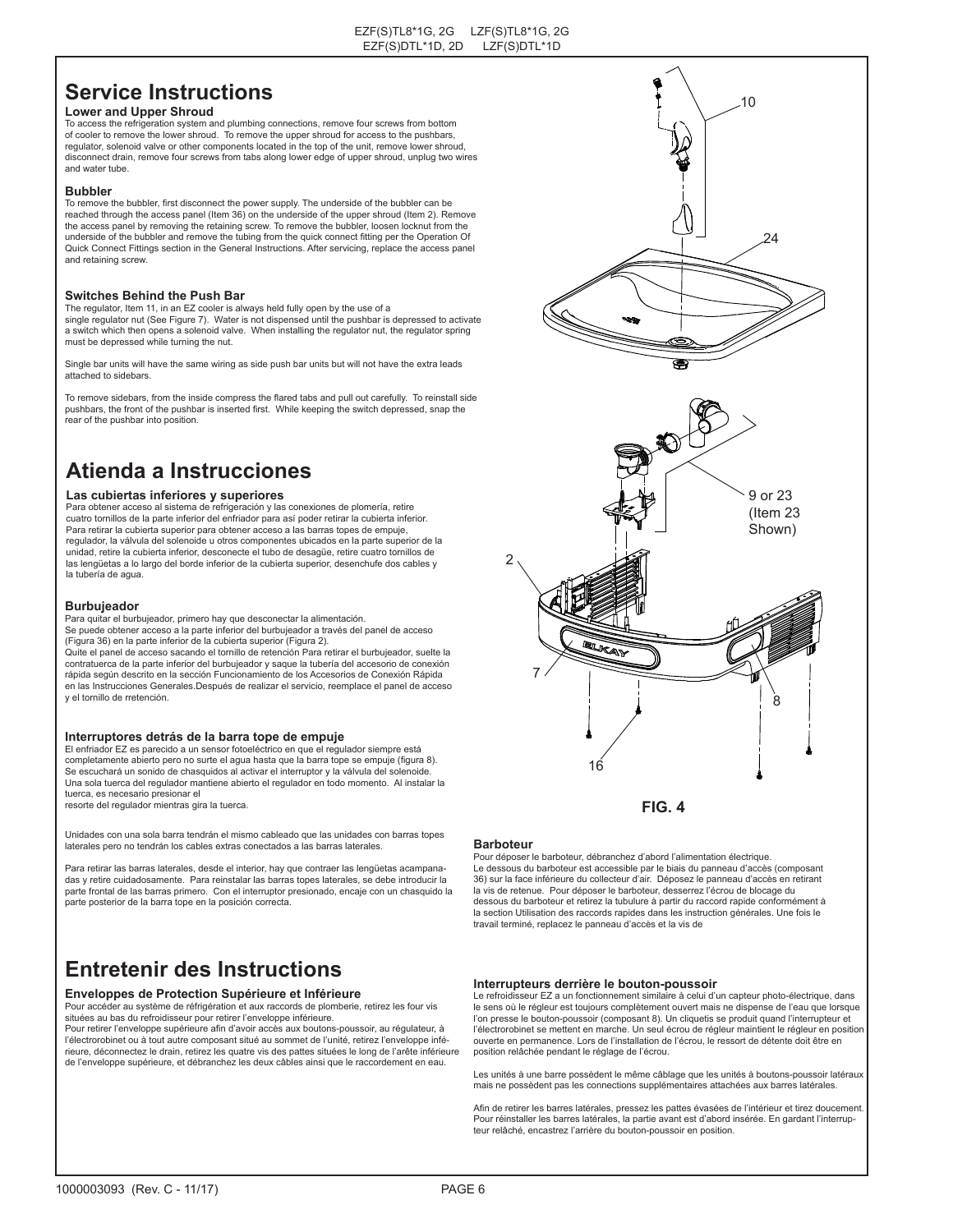

# **Cleaning the strainer** To clean the strainer, unscrew the cap of the

solenoid valve. Remove screen and rinse thoroughly with water. Insert screen back into solenoid valve and screw cap on. Make sure the o-ring is placed properly.

### **Limpieza del filtro**

Para limpiar el filtro, desatornille la tapa de la válvula solenoide. Retire la malla y enjuague a fondo con agua. Inserte nuevamente la malla en la válvula solenoide y atornille la tapa. Asegurese de que el retén anular quede colocado correctamente.

#### **Nettoyage du filtre**

Pour nettoyer le filtre, dévisser le bouchon du robinet électromagnétique (ou électrorobinet). Retirez l' écran et rincez-le á fond sous l' eau. Remettez l' écran en place dans l' électrorobinet puis revissez le bouchon. Assurez-vous que le joint torique est correctement positionné.

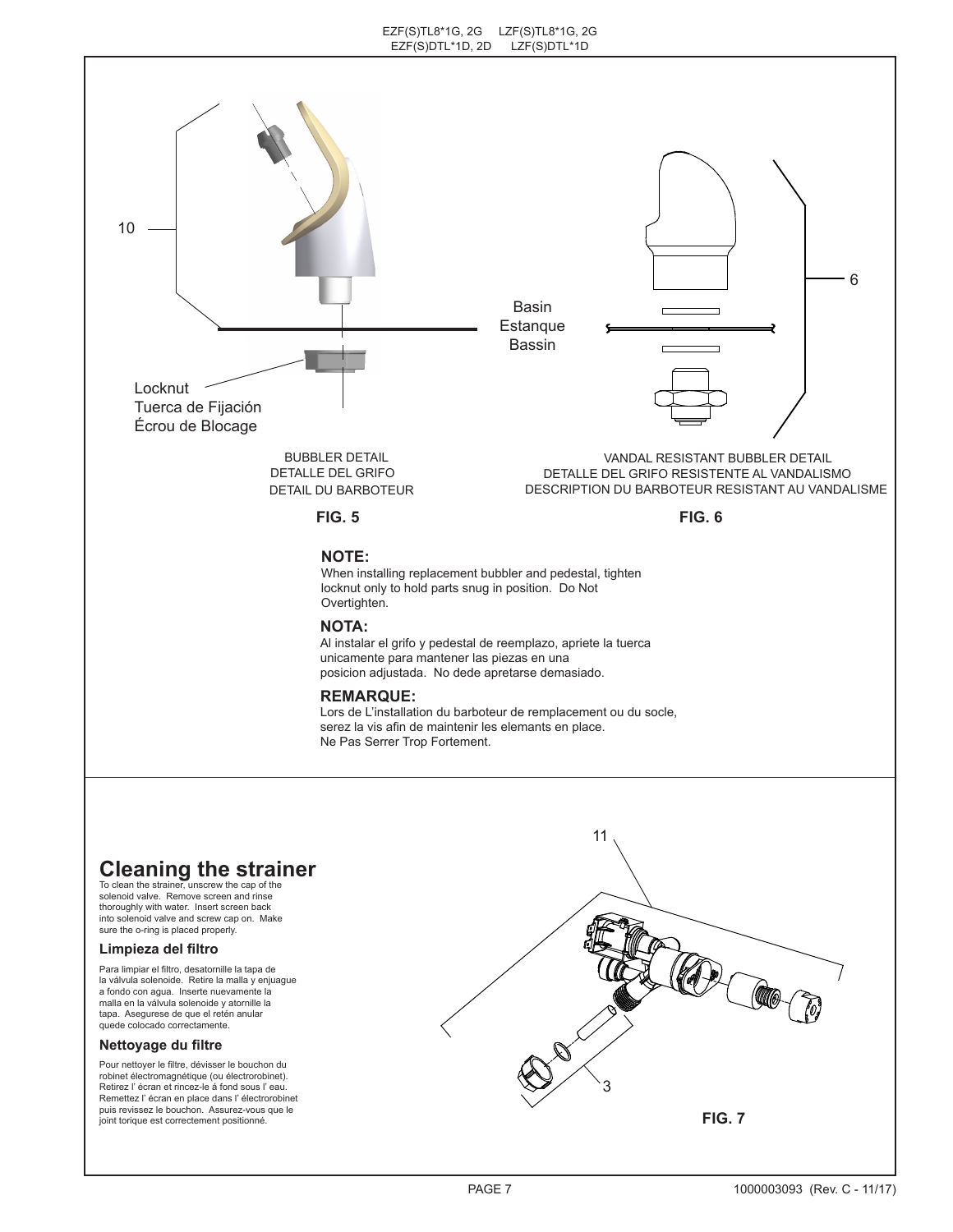

**Fig. 8**

# **WATERSENTRY® Filter Detail Detalle WATERSENTRY® Filtro Description WATERSENTRY® Filtrage**

| <b>WATERSENTRY® FILTER PARTS LIST</b><br>(See Fig. 8) |                                |                                                                                                                                          | LISTA DE PIEZAS DEL FILTRO<br>(Vea la Fig. 8)                                                                                                                                           | LISTE DES PIÈCES DU<br>FILTRE (Voir Fig. 8)                                                                                                                            |
|-------------------------------------------------------|--------------------------------|------------------------------------------------------------------------------------------------------------------------------------------|-----------------------------------------------------------------------------------------------------------------------------------------------------------------------------------------|------------------------------------------------------------------------------------------------------------------------------------------------------------------------|
| ITEM NO.                                              | PART NO.                       | <b>DESCRIPTION</b>                                                                                                                       | <b>DESCRIPCIÓN</b>                                                                                                                                                                      | <b>DESCRIPTION</b>                                                                                                                                                     |
|                                                       | 51299C<br>98926C<br>0000000746 | Filter Assy-1500 Gal.<br>Kit-Filter Head Fitting Includes<br>John Guest Fittings<br>Assy-Filter & Bracket<br>includes Fltr Head/Mtg Bkt/ | Ensamblado del Filtro-1500 Galón<br>Kit-Filtra Jefe de montaje incluye a John<br>Guest Accesorios<br>Asamblea-filtro y soporte incluye cabeza<br>del filtro / Soporte de montaje / John | Ens. filtre-1500 Gallon<br>Kit-Filtrez Fitting tête comprend John<br>Guest Raccord<br>Assemblée-Filter & Support inclut filtre<br>Tête / Patte de montage / John Guest |
|                                                       |                                | John Guest Ftgs/Screws                                                                                                                   | Guest Accesorios / Tornillos                                                                                                                                                            | Raccords / Vis                                                                                                                                                         |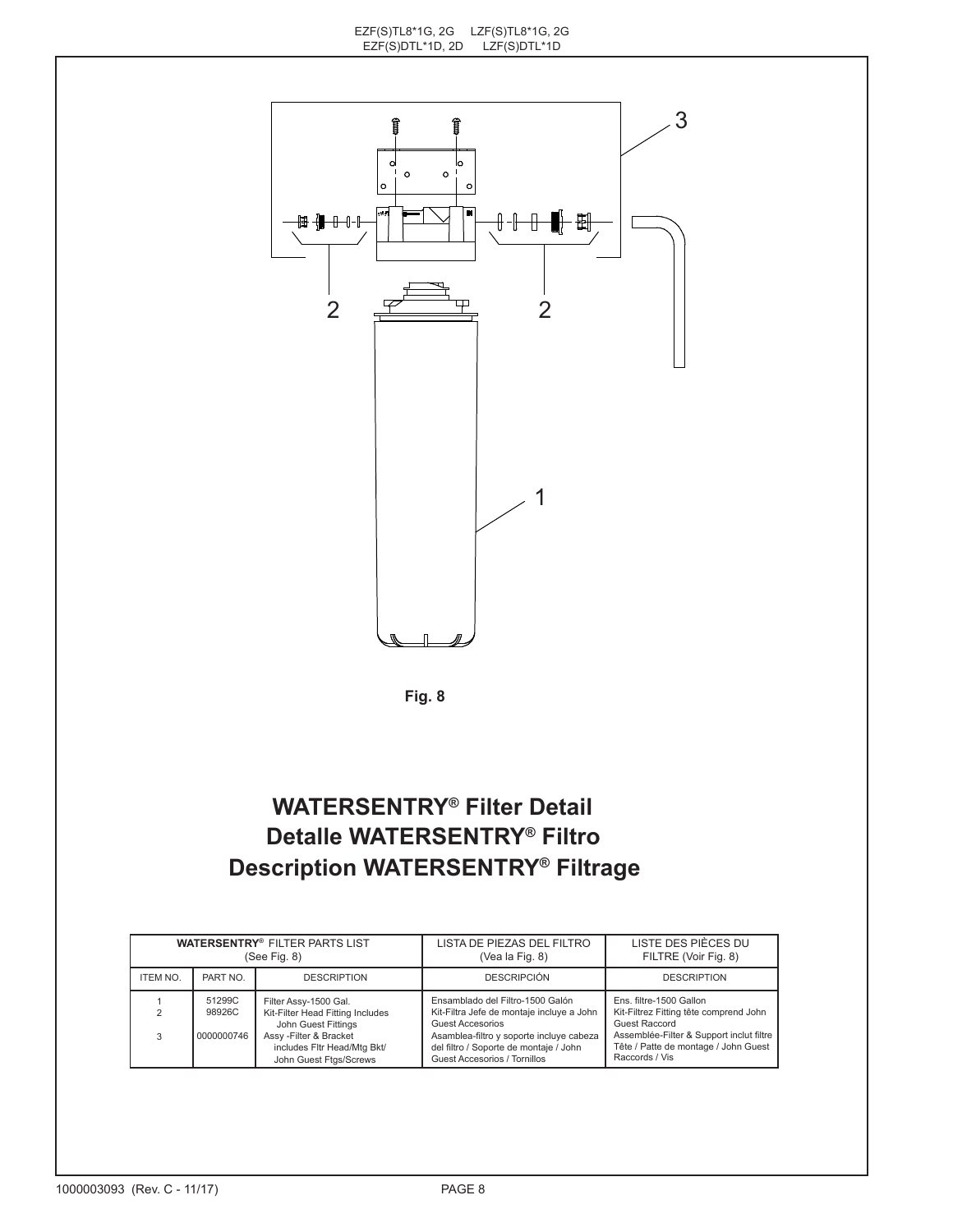### **220V PARTS LIST/ 220V LISTA DE PIEZAS/ 220V LISTE DES PIÈCES**

| <b>ITEM</b><br>NO.                | PART NO.                                                               | <b>DESCRIPTION</b>                                                                                                                                                                                                                                                                                   | <b>DESCRIPCIÓN</b>                                                                                                                                                                                                                                                                                                                                                                                                                                                                                                                           | <b>DESCRIPTION</b>                                                                                                                                                                                                                                                                                                                                                                                                                                                                                                                                                |  |
|-----------------------------------|------------------------------------------------------------------------|------------------------------------------------------------------------------------------------------------------------------------------------------------------------------------------------------------------------------------------------------------------------------------------------------|----------------------------------------------------------------------------------------------------------------------------------------------------------------------------------------------------------------------------------------------------------------------------------------------------------------------------------------------------------------------------------------------------------------------------------------------------------------------------------------------------------------------------------------------|-------------------------------------------------------------------------------------------------------------------------------------------------------------------------------------------------------------------------------------------------------------------------------------------------------------------------------------------------------------------------------------------------------------------------------------------------------------------------------------------------------------------------------------------------------------------|--|
| 11<br>12<br>14<br>$*20$           | 0000000802<br>0000000245<br>36066C<br>36067C<br>1000002147             | Kit - Solenoid Valve/Regulator Assy<br>Kit - Fan Motor Assy/Blade/Motor/Shroud/<br>Screws/Nut (220V-50Hz/60Hz)<br>Power Cord<br>Power Cord Non-Refrigerated<br>Compressor Serv. Pak (220V/50Hz)                                                                                                      | Kit - Montaje del Regulador/Válvula Soleoide<br>Kit - Ventilador Motor Montaje/Hoja/Motor/<br>Cubierta/Tornillos/Tuerca (220V-50Hz/60Hz)<br>Cable eléctrico<br>Cable eléctrico L/R<br>Compresor Paquete de servicio (220V/50Hz)<br>Compresor Paquete de servicio (220V/60Hz)<br>Kit - compresor eléctrico/relé/sobrecarga/cubierta<br>(220V/50Hz)<br>Kit - compresor eléctrico/relé/sobrecarga/cubierta<br>(220V/60Hz)<br>Puente de alambre - Blanco (220V)<br>Soporte - Entrada De Eléctrico<br>Entrada De Eléctrico<br>Buje rápido partido | Kit - Solénoide de la Vanne/Régulateur<br>Kit - Ventilateur Moteur Assemblée/Lame/Moteur/<br>Cache/Vis/Ecrou (220V-50Hz/60Hz)<br>Cordon d'Alimentation<br>Cordon d'Alimentation L/R<br>Kit d'Entretien du Compresseur (220V/50Hz)<br>Kit d'Entretien du Compresseur (220V/60Hz)<br>Kit-compresseur électrique/relais/surcharge/couverture<br>(220V/50Hz)<br>Kit-compresseur électrique/relais/surcharge/couverture<br>(220V/60Hz)<br>Fil de raccordement - blanc (220V)<br>Support - Entrée d'alimentation<br>Entrée d'alimentation<br>Douille instantanée fendue |  |
| 21<br>34<br>NS<br>NS<br><b>NS</b> | 1000002146<br>98751C<br>98752C<br>36004C<br>28030C<br>35826C<br>36357C | Compressor Serv. Pak (220V/60Hz)<br>Kit - Elect/Overload/Relay/Cvr<br>(220V/50Hz)<br>Kit - Compr Elect/Relay/Cvr/<br>Overload (20V/60Hz)<br>Jumper Wire - White (220V)<br>Brkt - Power Inlet<br><b>Inlet Power</b><br>Split Snap Bushing                                                             |                                                                                                                                                                                                                                                                                                                                                                                                                                                                                                                                              |                                                                                                                                                                                                                                                                                                                                                                                                                                                                                                                                                                   |  |
|                                   | <b>ASSEMBLY.</b>                                                       | *INCLUDES RELAY & OVERLOAD. IF UNDER WARRANTY.<br>REPLACE WITH SAME COMPRESSOR USED IN ORIGINAL<br>NOTE: All correspondence pertaining to any of the above water coolers<br>or orders for repair parts MUST include Model No. and Serial No. of<br>cooler, name and part number of replacement part. | *INCLUYE RELÉ Y SOBRECARGA. SI ESTÁ BAJO GARANTÍA.<br>REEMPLACE CON EL MISMO COMPRESOR USADO EN EL<br><b>ENSAMBLADO INICIAL.</b><br>NOTA: Toda la correspondencia relacionada con el enfriador de<br>aqua anterior o con una orden de reparación piezas DEBERÁ incluir<br>el número de modelo y número de serie del enfriador, el nombre y<br>número de pieza de la pieza de repuesto.                                                                                                                                                       | *COMPREND RELAIS ET SURCHARGE. SI SOUS GARANTIE.<br>REMPLACEZ AVEC LE MÊME SURPRESSEUR QUE CELUI UTILISÉ<br><b>ORIGINALEMENT.</b><br>NOTE: Toute correspondance au sujet des refroidisseurs d'eau courante<br>ou toute commande de pièce de rechange DOIT inclure le numéro de<br>modèle et le numéro de série du refroidisseur ainsi que le nom et le<br>numéro de pièce à remplacer.                                                                                                                                                                            |  |



**Fig. 9**

115V Wiring Diagram Esquema eléctrico 115V Diagramme de câblage 115V



**Fig. 10** 220V Wiring Diagram Filtered and Non-Filtered Bottle Filler